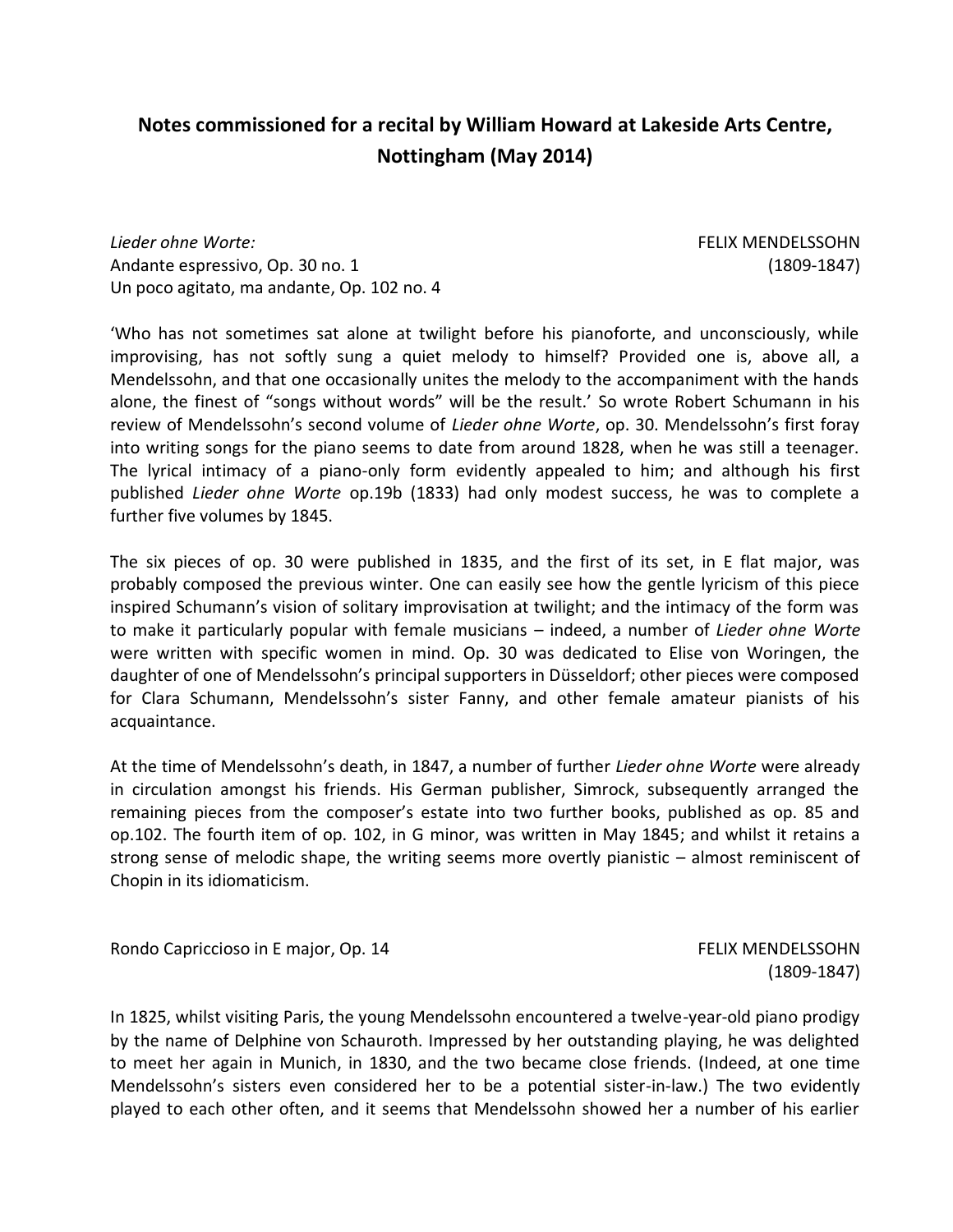compositions, including an *Étude* in E minor that he had written in 1828. He wrote to his sister Fanny, in June 1830, that Delphine 'has commanded me, under pain of one disgrace or another, to edit the great 6/8 Rondo Capriccioso in E minor. So, I have tastily cooked it up with a stirring introductory Adagio, some new melodies and passages, and I have been successful. Now I just have to write it out and present it to her…'

The result of Mendelssohn's efforts is a fleet-footed rondo (bearing hints of *A Midsummer Night's Dream*, still over a decade in the future), requiring of some considerable skill to keep the music as light and effortless as the score seems to demand. This is prefaced by his 'stirring' introduction, a grandly rhetorical Andante (evidently he changed the tempo marking after his letter to Fanny). But above all, there is a sense of great energy and humour in this music, particularly in Mendelssohn's setting up of each reappearance of the rondo.

Two days after his letter to his sister, the piece was completed and presented to Delphine, who offered her thanks in the form of a *Lied ohne Worte* of her own composition, in the same key as the Rondo Capriccioso. Although the romance came to nothing, the two remained friends, and Mendelssohn dedicated his First Piano Concerto to her in 1832.

Fantasy in C major, 'Wandererfantasie' D760 FRANZ SCHUBERT (1797-1828) *Allegro con fuoco ma non troppo — Adagio — Presto — Allegro*

This evening's programme is infused with song in a multitude of guises – but it is in this, arguably Schubert's most ambitious composition for solo piano, that we hear a little of a song which was originally composed *with* words, rather than without. The so-called 'Wandererfantasie', composed in November 1822, was dedicated to a rich and talented pianist, Emanuel Karl Liebenberg de Zsittin (who had been a pupil of Hummel's). At its centre is a quotation from Schubert's setting of Georg Phillip Schmidt's poem *Der Wanderer* D489, which had appeared in print the year before, in May 1821, and was rivalled only by *Erlkönig* as his most popular song during his lifetime. It is the second verse of the song which appears in the Fantasie's Adagio: 'Here the sun seems so cold, / The blossom faded, life old, / And men's words mere hollow noise; / I am a stranger everywhere.'

This minor-key Adagio theme is not directly quoted in the surrounding sections of the Fantasie; instead, it is the dactylic rhythm of the song's accompaniment (long, short-short) that permeates the piece. This is first presented as the energetic theme of the opening Allegro, and it is *this* theme (rather than the song quotation) that is then transformed into the repeated refrain of the 3/4 Presto and the final Allegro fugue. Although each section dissolves into the next in a flurry of virtuosic chords and arpeggios – as one would expect with a 'Fantasie' – the overall construction of this innovative work has strong links to sonata form. It is compact and cyclic, with each section serving as a part of a single, larger structure: one commentator describes the faster sections as 'a sort of sonata-form sandwich' around the 'filling' of the *Wanderer* Adagio.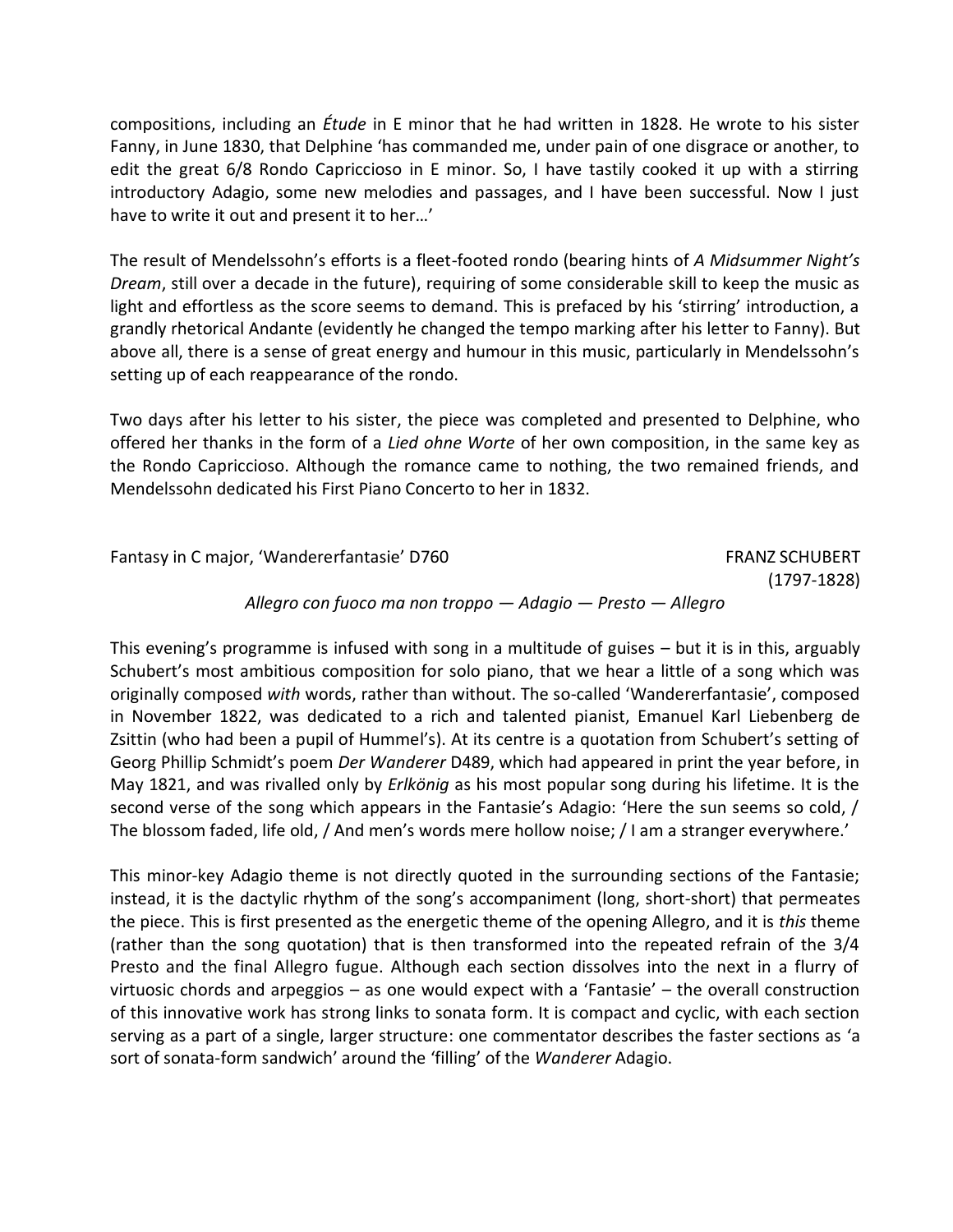Quite aside from such structural ingenuity is Schubert's extraordinarily vivid use of a multitude of keys: the piece's home key is C major, yet the Adagio is cast in C sharp minor and major. And a whole range of tonalities provide both dramatic contrasts between themes, and provide flashes of colour as the pianist races through them in the fantasie passages between sections. In the space of twenty minutes, we are led, pushed and thrown through a tremendous range of dances, counterpoint, lyrical melodies, ominous tremolos and thundering chords – with the song providing the one still point in the drama.

Liebenberg de Zsittin must have been a prodigiously talented pianist to warrant the dedication of such a piece; it is notable that the first public performance was given by the virtuoso Karl Maria von Bocklet, in 1832. Schubert's close friend, the painter Leopold Kupelwieser, recalled that when Schubert played the 'Wandererfantasie' to his friends, he 'broke down in the last movement... he sprang up from his seat with the words: "Let the devil play the stuff!"'.

Barcarolle in F sharp major, Op. 60 FRÉDÉRIC CHOPIN

(1810-1849)

Taken as a group, the three piano works of Chopin that close tonight's programme reveal three rather different attitudes, on the part of the composer, towards musical genres for his instrument. The most straightforward of these is the Barcarolle, composed between 1845 and 1846 – which is Chopin's only such essay in the medium. The Barcarolle was already a popular form in the eighteenth century, conjuring the songs of the Venetian gondoliers; and it was subsequently taken up by Schubert in several of his Lieder, and in three of Mendelssohn's *Lieder ohne Worte*. Chopin's work stretches the traditional 6/8 time signature of the genre to 12/8, but the swaying 'Venetian' thirds and sixths of the melody, the transparency of texture, and the gently static left hand are all characteristic of the genre as it had been established by his predecessors. The work was dedicated to the Baroness von Stockhausen, wife of the German ambassador in Paris, whose daughter, Elizabeth von Herzogenberg, was to become a ferociously talented pianist and a close friend of Johannes Brahms. By a similar token, the first Ballade Op. 23, was dedicated to Elizabeth's father.

Nocturne in A flat major, Op. 32 no. 2 FRÉDÉRIC CHOPIN

(1810-1849)

The Nocturne was also a pre-existing musical form, famously popularised by John Field (1782- 1837). The elegant vocal-style melodies and sustained arpeggiated bass figurations of the early nineteenth-century nocturne were first adopted, and then transformed, by Chopin as he began to explore the possibilities of the genre. Between c.1829 and 1846 Chopin composed nineteen nocturnes, developing the medium into a far subtler and more complex form than the simple, harmonically predictable work of his predecessors.

The two Nocturnes Op. 32 fall roughly in the middle of this period, and were published in 1837. In the second of the pair, in A flat major, Chopin provides both a pair of 'bookends' in the form of